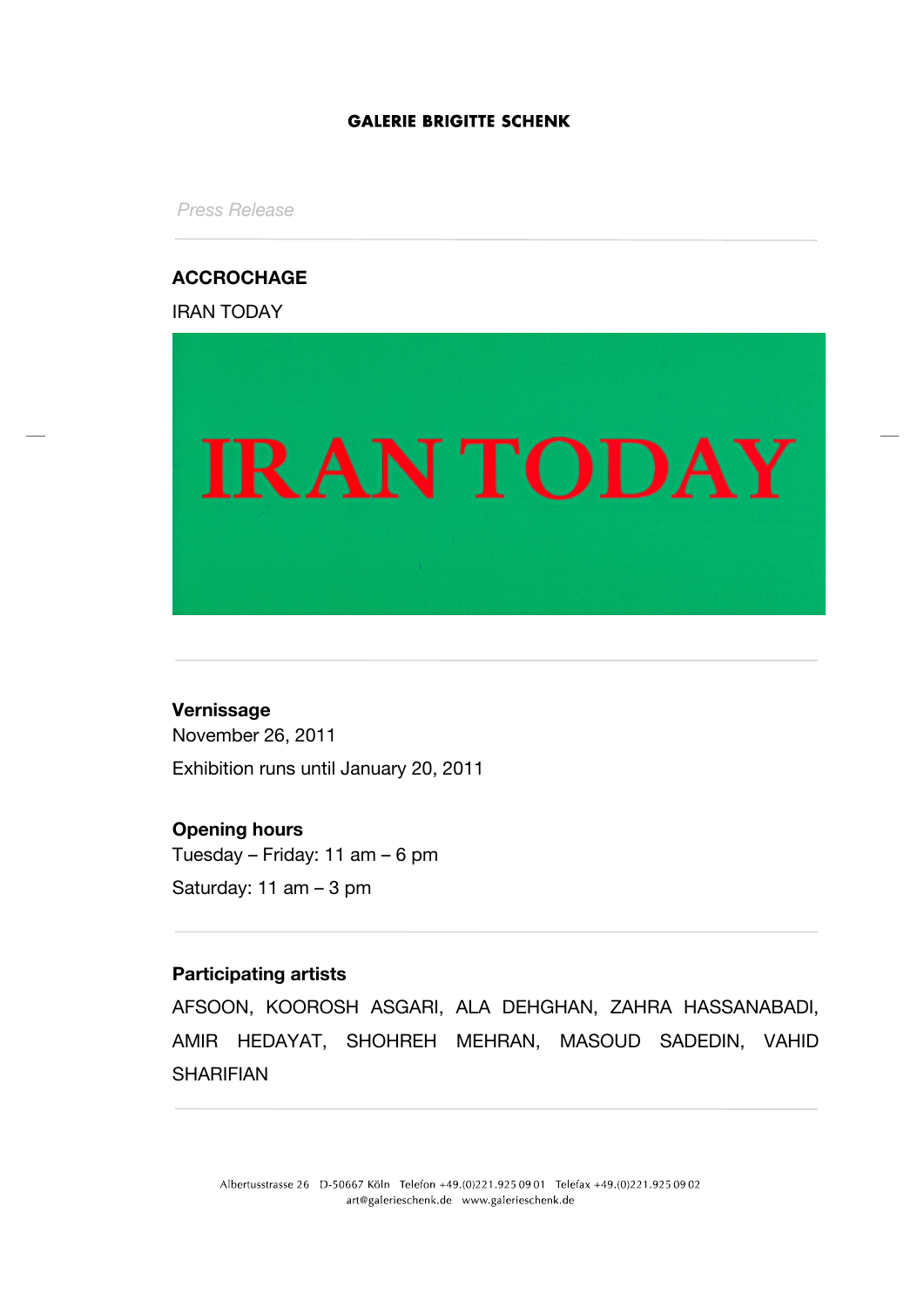#### **GALERIE BRIGITTE SCHENK**

#### *English*

The many international exhibitions where Iranian art has featured in recent years have secured it a new, strong position in the art market. The situation is new in that over a long period, Iranian art received no attention on the international stage although it was always there; it is strong in that, possibly like no other, it both identifies with and takes a detached stance vis-Ã -vis its cultural roots, to an equal extent. Distance comes from the time when it turned its back on its origins, through no choice of its own, so that it often experiences identification via longings no longer realisable and processes of selfunderstanding that were left hanging in mid-air. Out of this fruitful process of tension, some highly individual, forceful, contemporary art is arising. In the exhibition IRAN TODAY, Shahram Karimi, himself an internationally celebrated artist of Persian origin and who travels to Iran again and again in the face of many obstacles, invites us to share in the unique selection of the latest currents of 'Iranian' contemporary art.

#### *Deutsch*

Durch zahlreiche internationale Ausstellungen hat Iranische Kunst in den letzten Jahren eine neue und starke Position im Kunstmarkt bezogen. Neu insofern, als iranische Kunst auf dem internationalen Parkett lange keine Beachtung gefunden hat und dennoch immer existiert hat und stark, weil sie sich vielleicht wie keine andere gleichermaßen identifiziert wie distanziert mit und von ihren kulturellen Wurzeln. Sie bezieht Distanz aus der ursprünglich nicht selbstgewählten Abkehr von Herkunft und erlebt Identifikation oftmals mit nicht mehr zu erfüllenden Sehnsüchten und nicht abgeschlossenen Selbstverständnisprozessen. Aus diesem fruchtbaren Spannungsprozess entsteht sehr eigenwillige, starke, zeitgenössische Kunst. Shahram Karimi, selbst international gefeierter Künstler mit persischer Herkunft, der, entgegen vieler Hindernisse immer wieder den Iran bereist, lässt uns in der Ausstellung IRAN TODAY an der einzigartigen Auswahl aktuellster Strömungen zeitgenössischer iranischer Kunst teilhaben.